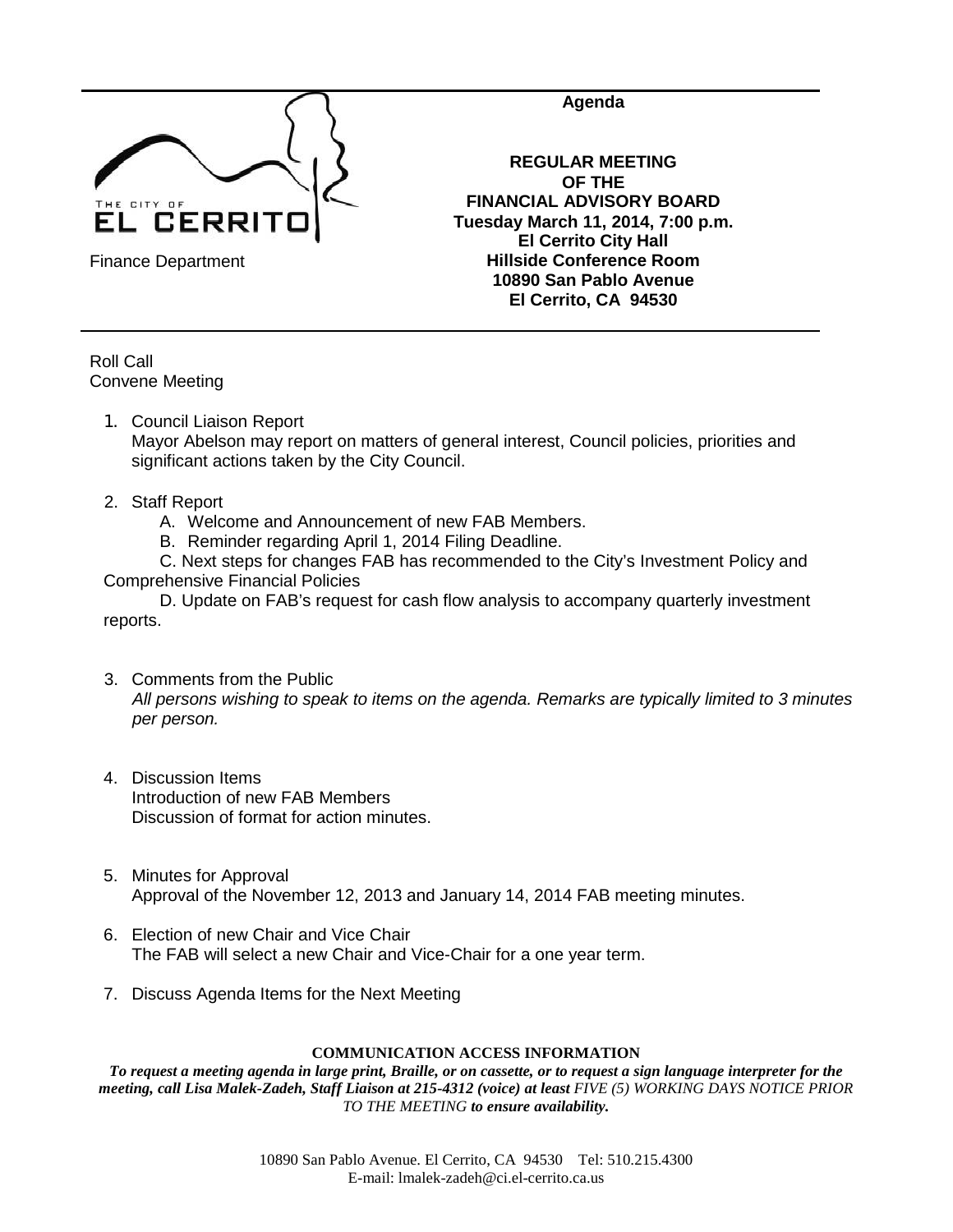

**Minutes- DRAFT**

**REGULAR MEETING OF THE FINANCIAL ADVISORY BOARD Tuesday November 12, 2013, 7:00 p.m. El Cerrito City Hall**

Finance Department

Roll Call:

Present: Boardmembers Caftel, Vranich and Bartke present. Absent: Boardmember Kronenberg

Chairperson Caftel convened the Financial Advisory Board meeting at 7:00 p.m.

1. Staff/ Council Liaison Report:

Ms. Malek-Zadeh informed the FAB that the City Manager will be submitting a report regarding Budget Update for the Council's consideration on November 19.

- 2. Comments from the Public: Nick Arzio introduced himself, expressed his possible interest in becoming a member of FAB and discussed why his background would be a good fit for the FAB.
- 3. Approve October 8, 2013 meeting minutes

Action: FAB unanimously agreed (Absent: Boardmember Kronenberg) and carried to approve the minutes.

4. Discussion Items:

## **Investment/Liquidity Policy**

Action: Action: FAB unanimously agreed (Absent: Boardmember Kronenberg) and carried to approve a motion approving the Investment/Liquidity Policy with changes to the report as recommended during the discussion to correct typos, numbering inconsistencies and add additional words to clarify intent.

## **COMMUNICATION ACCESS INFORMATION**

*To request a meeting agenda in large print, Braille, or on cassette, or to request a sign language interpreter for the meeting, call Lisa Malek-Zadeh, Staff Liaison at 215-4312 (voice) at least FIVE (5) WORKING DAYS NOTICE PRIOR TO THE MEETING to ensure availability.*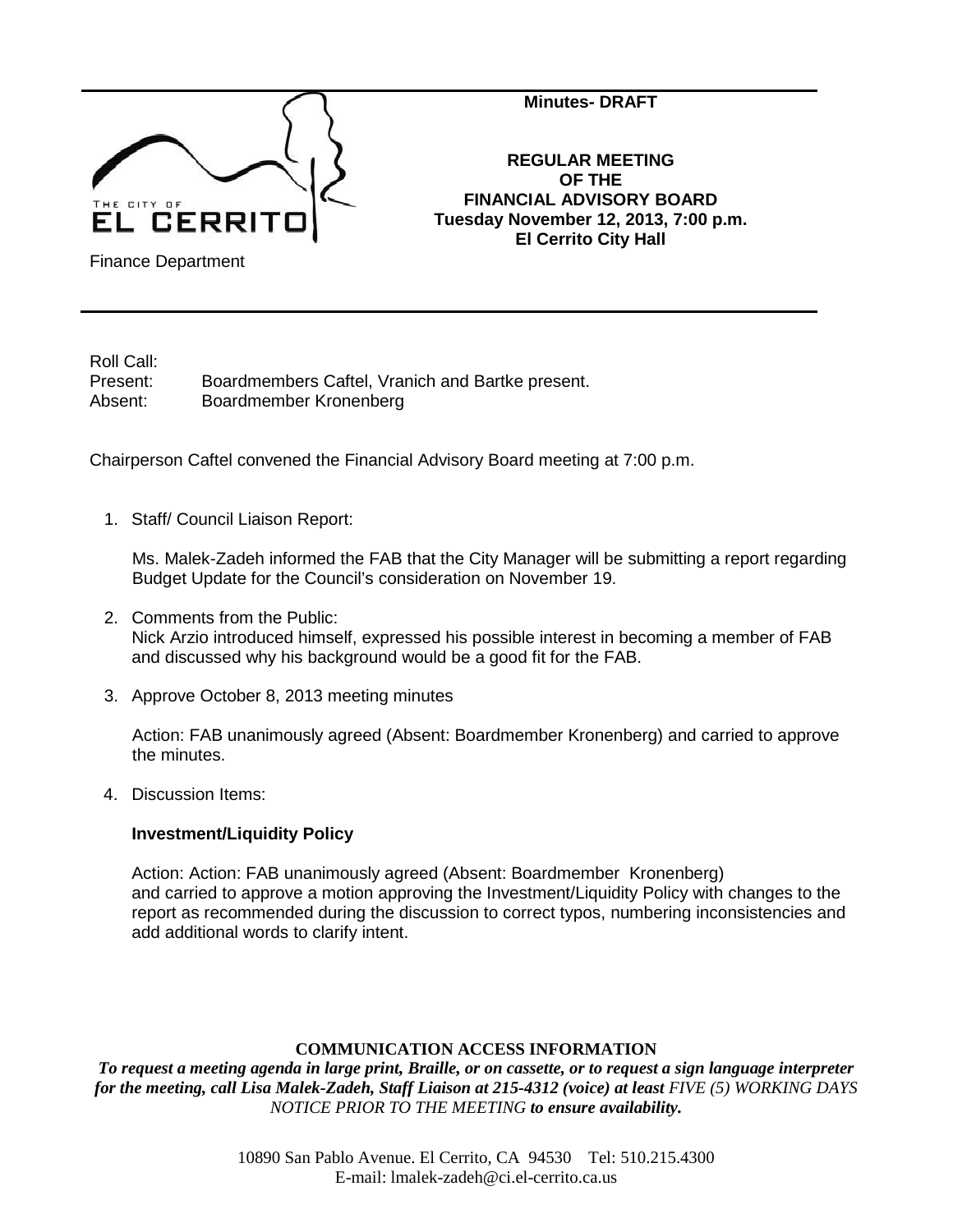# **Comprehensive Financial Policies**

Action: Action: FAB unanimously agreed (Absent: Boardmember Kronenberg) and carried to approve a motion

recommending the following changes to the Comprehensive Financial Policies:

- 1) Section: 3.3 (NEW) City have as a goal to achieve a minimum cash balance equal to 15 days of authorized operating expenses in order to meet anticipated City obligations without reliance on borrowed funds. Should the cash balance fall below the minimum due to unanticipated circumstances, the minimum cash balance should be restored as soon as practical;
- 2) Section: 3.9 (NEW) The operating reserve shall be identified as cash or cash equivalents and be separately stated on the financial statements;
- 3) Section: 4.2.3 (REVISED) The City Manager shall establish an audit program to test compliance of those areas not included in the annual audit;
- 4) Section: 5.3 (REVISED) If the City participates in the two year service credit program, it will not augment total staffing levels for 5 years;
- 5) Section: 6.4.4 (NEW) The quarterly report shall include a statement denoting the ability of the City to meet its expenditure requirements for the next six months, or provide an explanation as to why sufficient money shall or may not be available;
- 6) Section 8.2.1 (REVISED) The City will seek to maintain and, if possible, improve its current bond rating(s) in order to minimize costs and preserve access to credit. The City may pay the bond insurance which is considered as part of the rating, however, the rating agency will evaluate the structure of the bond to validate the bond rating. The factors that contribute to a high rating include the City's financial management practices, low debt levels, budgetary and fiscal controls, and accountability. To support this policy, the City will continue to maintain its position of full financial disclosure and proactive fiscal planning.

Other Sections are to be corrected for typos or numbering changes as needed.

5. Agenda Items Next Meeting

Boardmembers present, by unanimous agreement, recommended the following items for consideration at the January meeting:

Election of Officers Budget Discussion Quarterly Investment Report

Chairperson Caftel Adjourned Financial Advisory Board Meeting.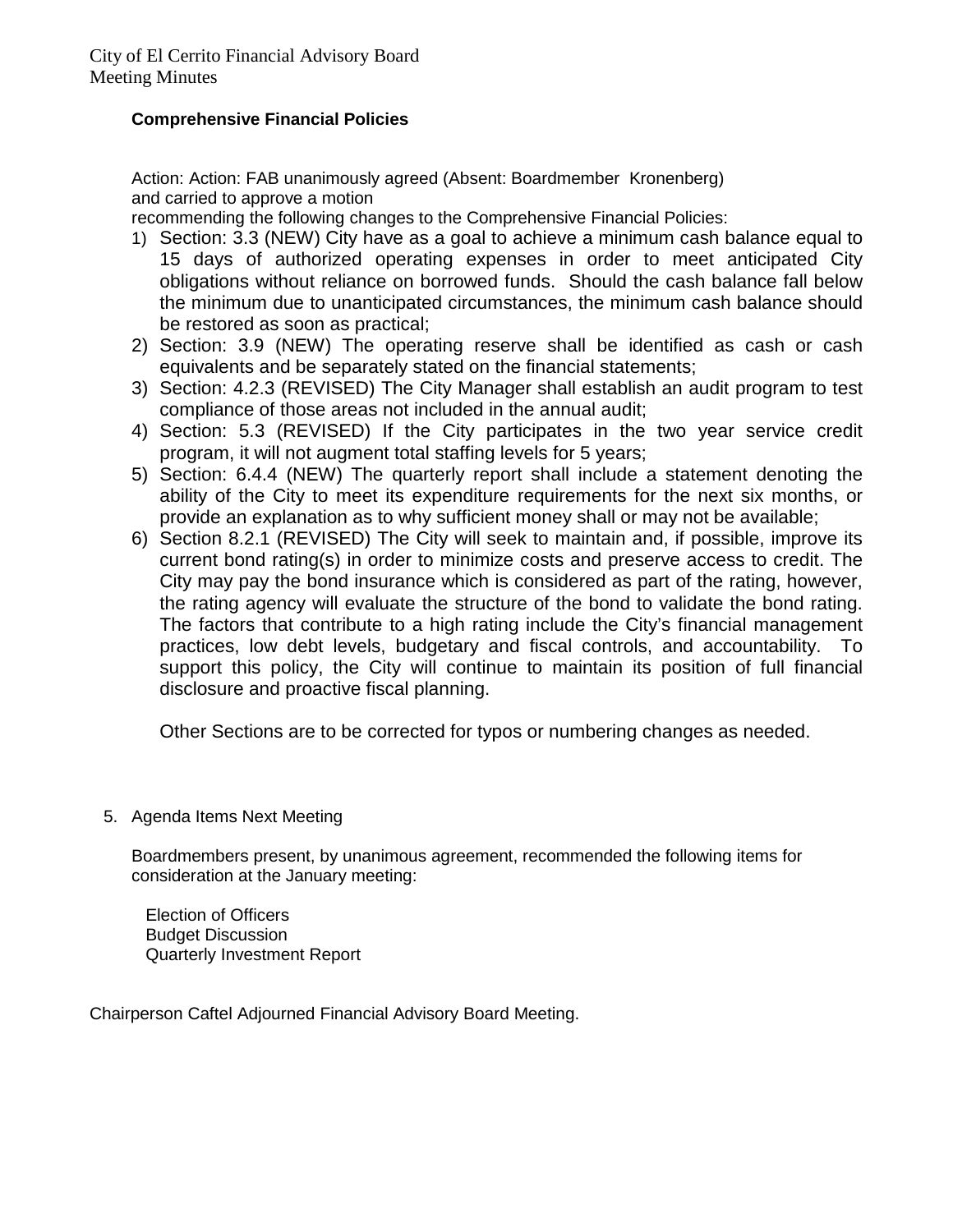

Minutes- DRAFT

REGULAR MEETING OF THE FINANCIAL ADVISORY BOARD Tuesday January 14, 2014, 7:00 p.m. El Cerrito City Hall

Finance Department

Roll Call:<br>Present: Boardmembers Kronenberg, Vranich and Bartke Absent: None

Chairperson Peter Vranich convened the Financial Advisory Board meeting at 7:15 p.m.

1. Staff/ Council Liaison Report Brief overview of budget update to Council on December 17, 2013. Update on Council interview process of new commission members and new terms to begin March 1.

Boardmembers received an update from Ms. Malek-Zadeh on the current status of the budget, FAB recruitment efforts and implementation of rules regarding new commissioner terms.

- 2. Comments from the Public Nick Arzio expressed his interest in becoming a member of the FAB and informed the commission that he was interviewed by the City Council on January 7.
- 3. Approve November 12, 2013 meeting minutes

The FAB discussed the minutes and expressed concerns that action minutes do not adequately reflect the discussion and only recorded action taken. This format does not work well for FAB as most of the meetings are discussion and not action based. Staff suggested a discussion with the City Clerk and Assistant City Manager on a format that might work better, but within the parameters of the City's adopted policy of recording action minutes only.

**Action:** Moved, seconded (Bartke / Kronenberg: Ayes – Boardmembers Bartke, Kronenberg and Vranich; Noes; None; Absent; None) and carried to approve a motion to postpone consideration of the minutes until the next meeting and in the meantime the board accepts staff's recommendation to explore options to include more detail in meeting notes.

4. Discussion Items:

## **COMMUNICATION ACCESS INFORMATION**

*To request a meeting agenda in large print, Braille, or on cassette, or to request a sign language interpreter for the meeting, call Lisa Malek-Zadeh, Staff Liaison at 215-4312 (voice) at least FIVE (5) WORKING DAYS NOTICE PRIOR TO THE MEETING to ensure availability.*